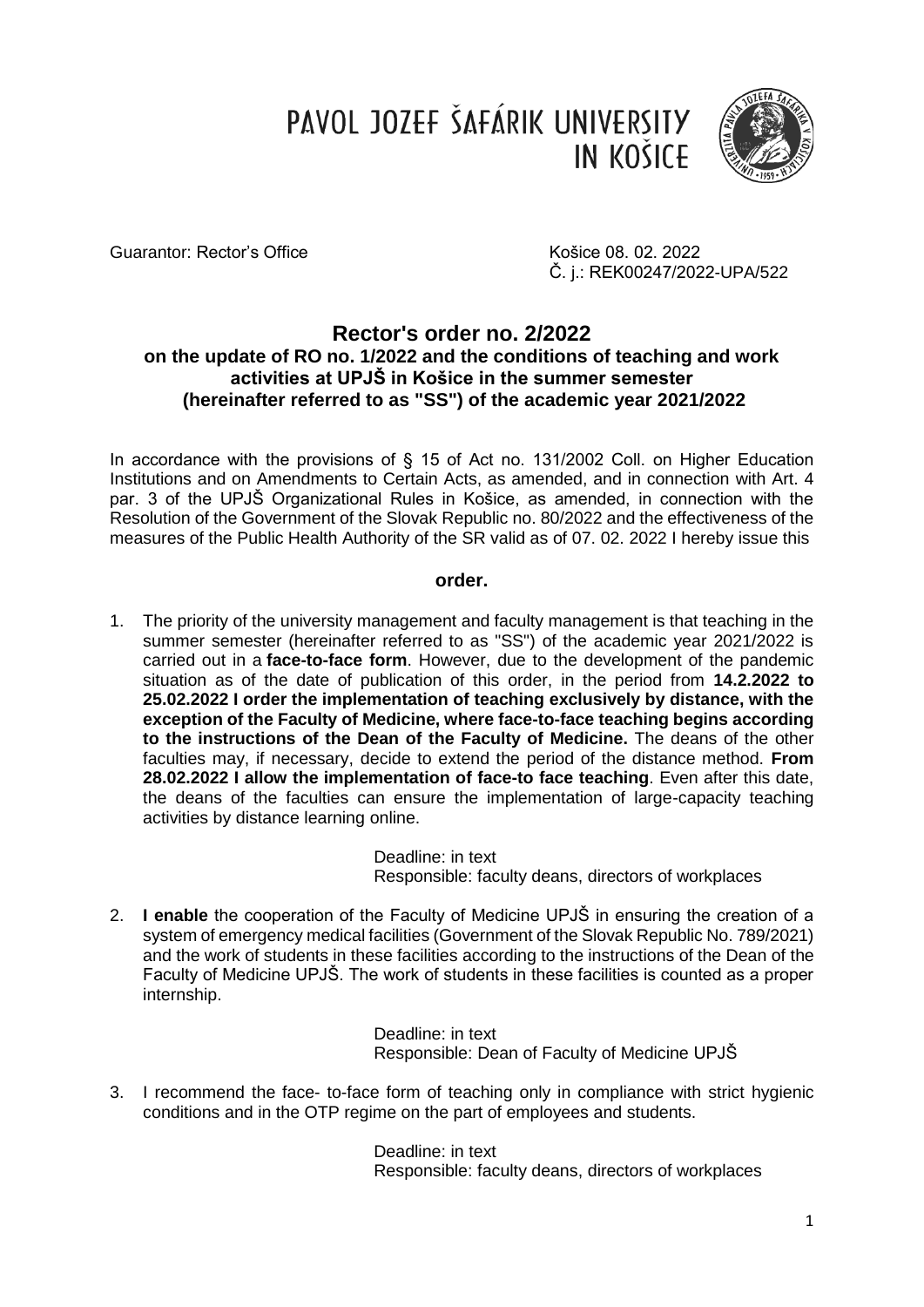4. I require the faculties and all its creative and other employees to be prepared for the implementation of teaching for a longer period in SS than specified in point 1 exclusively by the online method. Depending on the current epidemiological situation, the Monitoring and Coordination Board of UPJŠ in Košice may make an operational decision on the date **when the university will enter the face-to-face teaching regime**. Otherwise, the beginning of face-to-face teaching is set at 28.02.2022.

> Deadline: in text Responsible: faculty deans

- 5. In the face-to-face form of teaching, teachers have the opportunity to verify the fulfillment of the OTP regime conditions on the part of students.
- 6. **I recommend** that the UPJŠ workplaces continue to adhere to the **principles of the OTP regime** as a matter of priority. I recommend that creative employees effectively alternate work performance in the form of "home office" (hereinafter "HO") and "workplace" as much as possible. The aim is to achieve the required quality of online / face-to-face teaching as well as to maintain the continuity of scientific and project activities. Effective performance of work in the form of combining "HO", if this is possible in the full range of work duties of the employee and for work at the workplace is also required for all other categories of employees. The performance of "HO" work is possible only with the prior consent of the direct supervisor and is registered according to his instructions.

Deadline: in text Responsible: bursar, faculty secretaries, directors of workplaces

7. **I recommend** to the heads of workplaces that employees use the form in AiS2 for the purpose of electronic recording of immune status (O, T or P) and test results <https://intranet.upjs.sk/op/op.Public.php?documentid=5876>

> Deadline: in text Responsible: in text

8. **I recommend** to the deans of the faculties that students use the form in AiS2 <https://intranet.upjs.sk/op/op.Public.php?documentid=5876> for the purpose of electronic recording of their immune status (O, P, T).

> Deadline: in text Responsible: in text

9. In regards to maintain the safest possible conditions in the workplace, **I recommend** that **voluntary self-testing** be carried out on all employees, regardless of vaccinations, once a week. I instruct the Bursar to provide ANG with self-tests from the UPJŠ or social fund. For the purpose of electronic recording of test results and registration of test consumption, employees recommend that employees use the form in AiS2 according to the instructions of the heads of workplaces.

> Deadline: in text Responsible: bursar, Director of CIaKT UPJŠ

10. With effect from 14 February 2022, **I repeal the obligation** to provide and control compliance with the OTP regime for the entry of employees into the workplace. For employees who do not provide compliance with the OTP regime, I lift the ban on entering the workplace.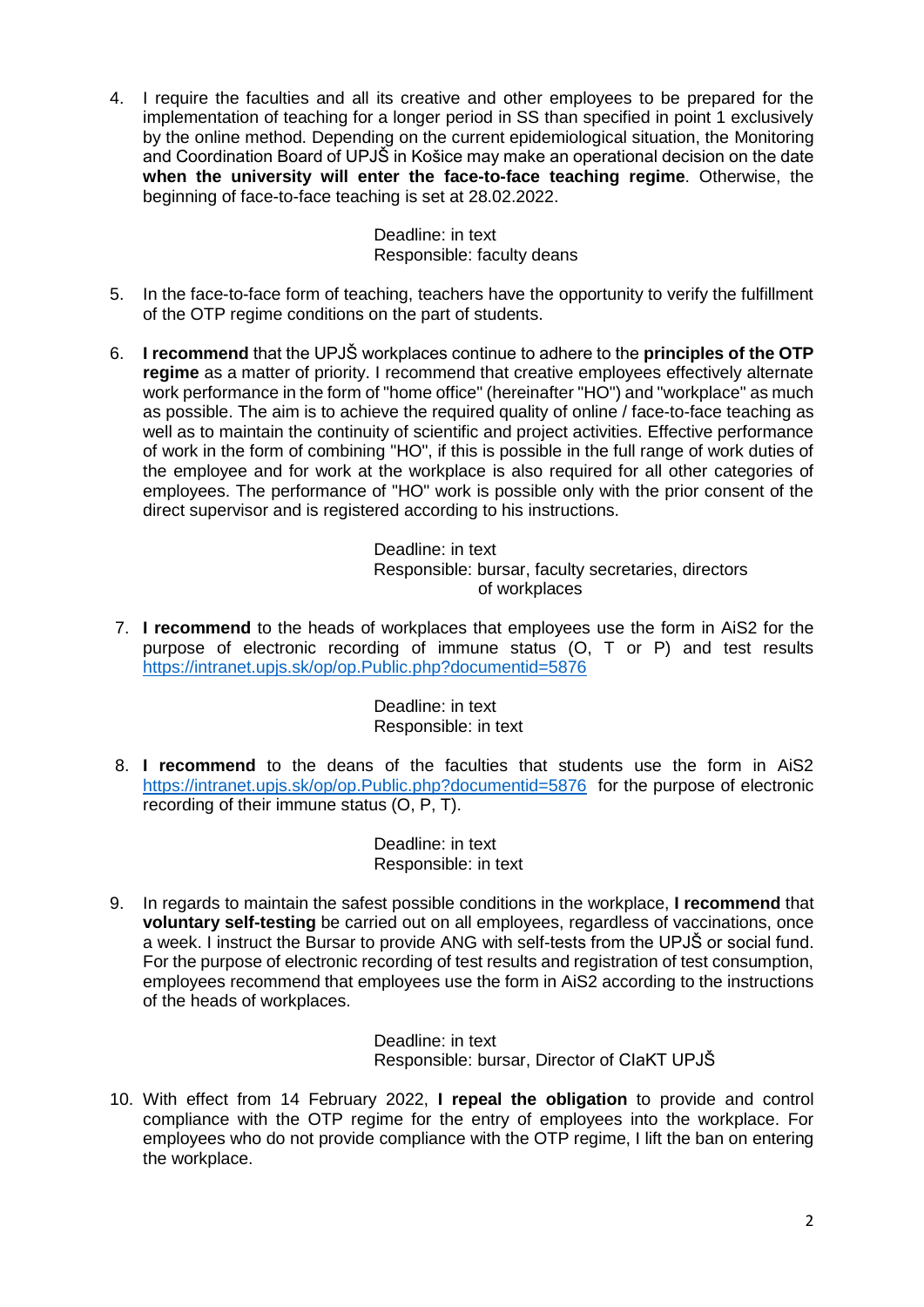11. **I allow** the implementation of teaching at the **University of the Third Age (U3V) in the OP +** regime under the conditions of compliance with all applicable regulations of the PHA SR. The purpose of the established teaching regime is to create a safe environment for U3V students.

> Deadline: continuously Responsible: Director of CCVaPP

- 12. **I allow** the face-to-face form in the OTP regime for meetings, activities of self-governing bodies of the university and selection procedures (with the possibility of combining with online participation).
- 13. **I allow** the face-to-face form in the OP + regime for organizing conferences.
- 14. I allow the in person form of using services in the premises of the UPJŠ University Library, for the implementation of UNIPOC activities and for the implementation of CCVaPP training activities. I recommend adhering to the OTP regime and strict adherence to the anti-epidemic measures in force.

Deadline: in text Responsible: Director of UK, Director of UNIPOC and Director of CCVaPP

15. **I enable** the provision of meals in the facilities of ŠJ UPJŠ in compliance with the valid measures of PHA SR. Employees in the HO regime with effect from February 1, 2022 are not entitled to alternative meals in the form of meal vouchers.

> Deadline: continuously Responsible: Director of ŠDaJ UPJŠ

16. **I enable** the use of the university's sports facilities and the implementation of sports events in the OP regime in compliance with the valid measures of the PHA SR according to the instructions of the Director of ÚTVaŠ.

> Deadline: continuously Responsible: bursar and Director of ÚTVaŠ

17. With effect from February 1, 2022, I allow the UPJŠ Botanical Garden to be opened to the visitors in the OP regime.

> Deadline: continuously Responsible: bursar and Director of BG

18. With effect from February 1, 2022, **I allow to provide accommodation and meals at ÚVZ Danišovce** in the OP + regime.

> Deadline: continuously Responsible: Head of ÚVZ Danišovce

- 19. **I allow** the implementation of national and international trips as well as the reception of international guests in accordance with the regulations of this RO, Public Health Authority SR and Ministry of Foreign and European Affairs SR.
- 20. In the event of a quarantine or staff isolation obligation, applies the procedure under point 16 of RO 12/2021.